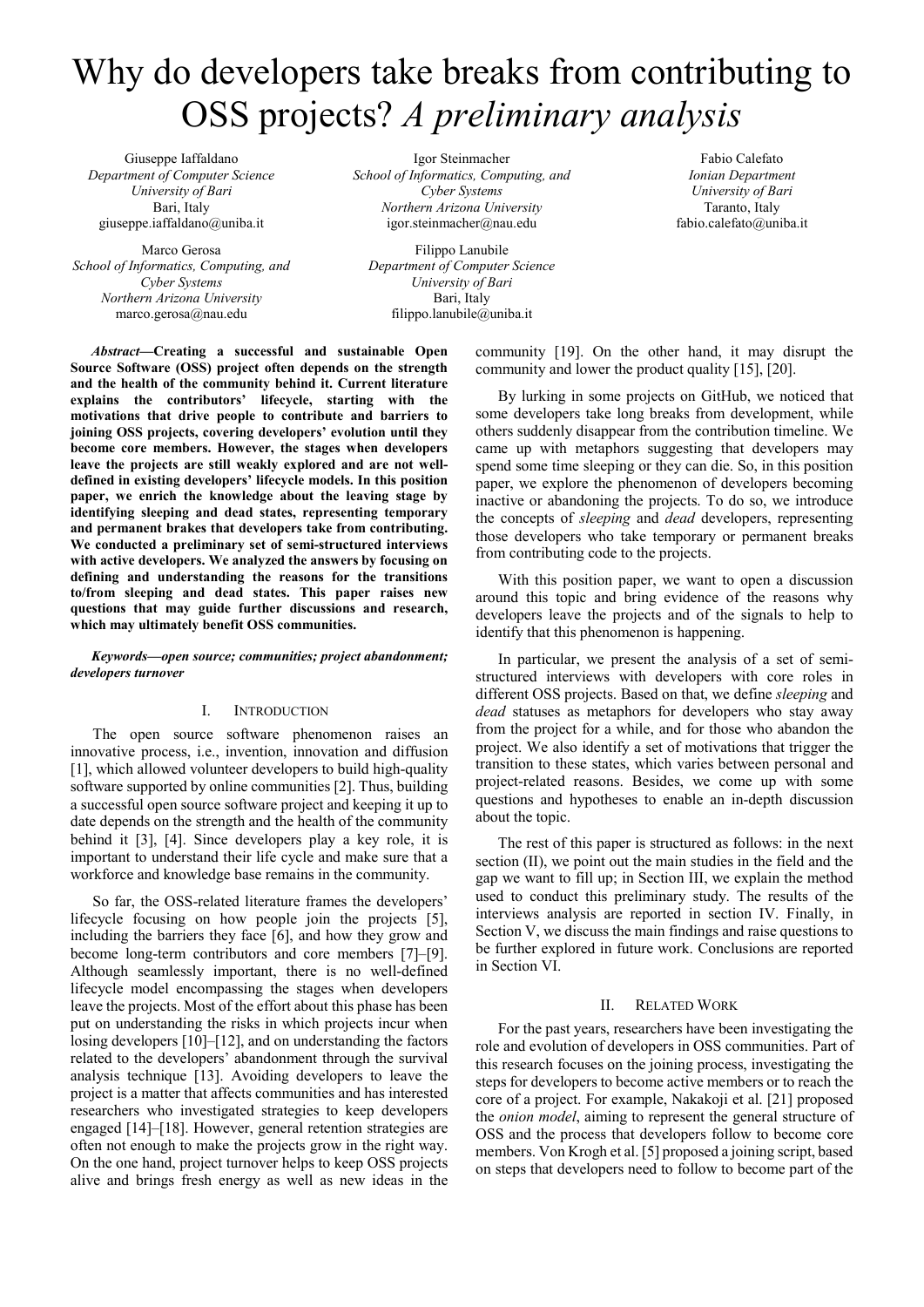project. Ducheneaut [8] analyzed mailing list archives, offering an in-depth look at a successful newcomer's socialization history. From a different perspective, Steinmacher et al. [22] explained the joining process using two stages, namely *onboarding* and *contributing*, and identified the forces that push developers towards a project (motivation [23], [24] and attractiveness [19], [25]) and those that hinder developers' onboarding [26].

While all the aforementioned studies discuss how to become a successful member of a community, some others focus on understanding the potential issues of developers leaving OSS projects. Some of these studies discuss and operationalize the so-called *truck factor* [10]–[12], which is defined as the number of people that have to be hit by a truck (i.e., quit) before the project itself is at risk [27]. For example, Avelino et al. [11] computed the truck factor for popular GitHub projects and found that nearly two-thirds of them depend on one or two developers to survive.

Prior research has also investigated motivations for developers to leave or stay in the projects. For example, Lin et al. [13] studied why some developers are more likely to continue their contributions than others. Several studies try to understand the motivation behind project failures using survival analysis [28]–[32]; however, only a few studies shed light on the antecedents of users' leaving that caused the failure of OSS projects (e.g., [33], [34]). Furthermore, to the best of our knowledge, no previous study has investigated whether and for how long developers who supposedly abandoned projects resume contributing.

In summary, existing research focused on studying the health of OSS communities concerning the developers' lifecycle, including onboarding, retention, and turnover. In this paper, we set out to broaden such lifecycle by modeling an intermediate state where developers pause their active contribution and then resume it, or rather extend their hiatus until eventually abandoning a project altogether.

## III. METHOD

Modern platforms like GitHub<sup>1</sup> or GitLab provide graphs that display the timeline of the contributions made by a developer to a project. By observing these timelines of contribution, one can notice a particular frequency of commits, or *rhythm* of a developer (Fig. 1a). We manually inspected several graphs and realized that sometimes these rhythms change, with developers drastically reducing the frequency of their contributions or even disappearing for a while, i.e., developers take breaks from contributing. In the example shown in Fig. 1b, we can observe the contribution timeline of a developer of the *rails* project: contributions peaks between 2004-2009 and are drastically reduced until they break at the end of 2009; then, the developer returns after about six months.

To model these periods, we took inspiration from the *sleep stages*, comparing the commit timeline to the circadian rhythm (or sleep-wake cycle). The *wake stage* is when people are alert and wakeful with intense brain activity and corresponds to the state which developers are actively



Fig. 1a. Timeline of a frequent contributor



Fig. 1b Timeline of a contributor interrupted for few months

contributing code to a project repository. During *sleep stage,* people's brain activity is largely reduced, but other life signals are still present. In our metaphor, this stage corresponds to the state in which developers pause their commit activity, but they still provide other signals of presence in the community, such as commenting issues, reviewing pull requests, and sending emails to mailing lists. Like individuals normally transition from *sleeping* back into the *wake stage*, developers also typically resume their commit activity in OSS projects after some time. However, with the indefinite extension of the *sleep stage*, life signs may progressively decline and eventually culminate with the *dead stage*. Similarly, if developers' hiatus continues, with their activity further reduced down to the complete lack thereof, they can be presumed *dead* in the sense of having abandoned the project.

To further our understanding of why developers may take breaks from contributing to OSS projects and for how long before being considered *dead*, we collected the point of view of OSS developers. Accordingly, we formulated the following research questions to guide our study:

*RQ1: How do OSS developers define sleeping and dead states in OSS projects?* 

*RQ2: What are the factors that drive developers to sleep or die?* 

*RQ3: What are the signals indicating that developers are going to sleep or die?* 

To answer these questions, we conducted a qualitative study, using semi-structured interviews. We interviewed 6

 <sup>1</sup> Contributors' timeline for the Linux project:

https://github.com/torvalds/linux/graphs/contributors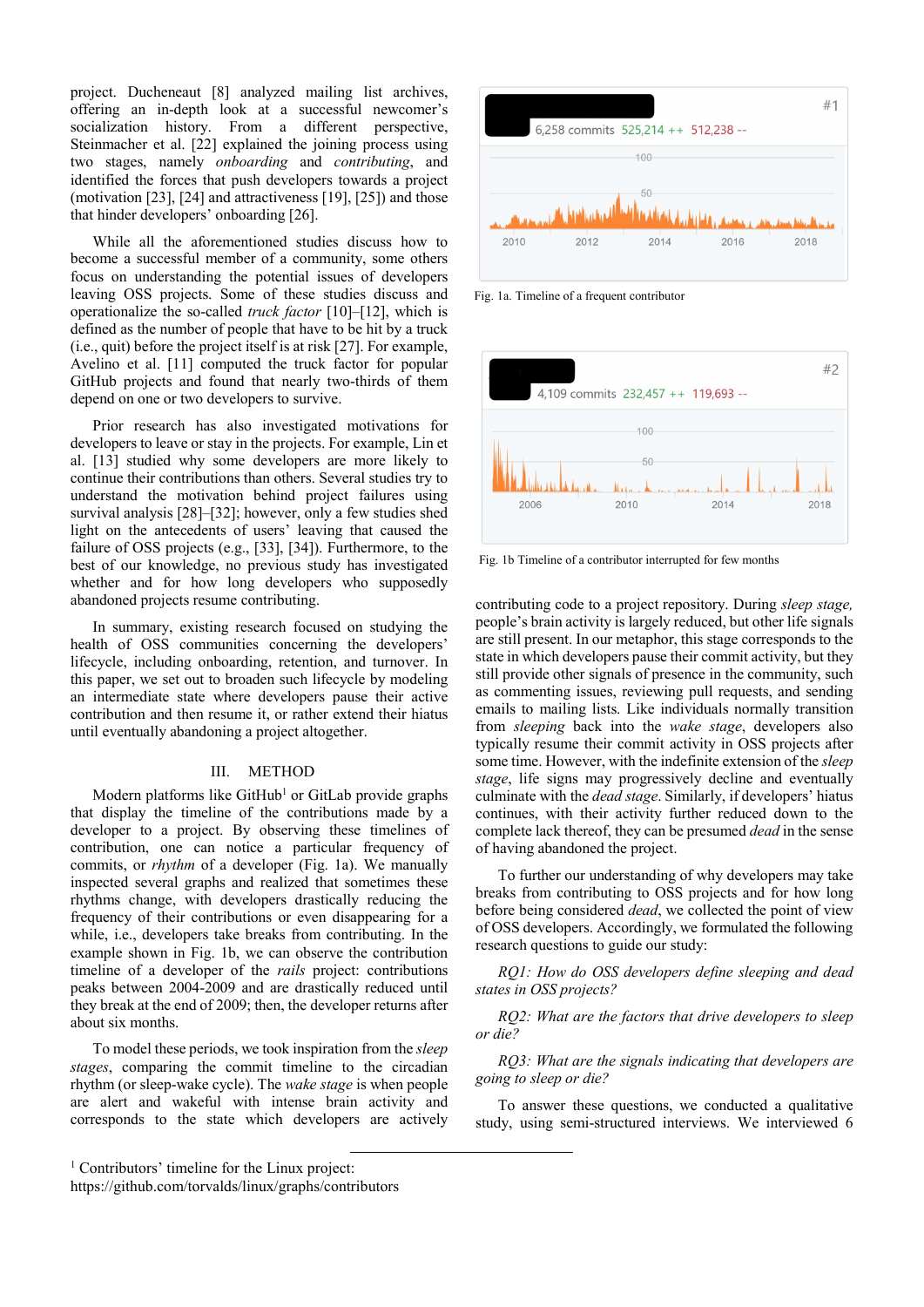developers (5 male and 1 female) with a history of contributions to several OSS projects; 5 of them have been maintainers or core members, and 1 of them works in a company that owns different OSS projects. The interviews were conducted using text-based chat and lasted for 60 to 90 minutes.

Each interview was structured in two main parts, plus a third conclusive one. In the first part, we collected information about the developer's experience with OSS projects and contribution frequency; in the second part, we collected the developer's perception about '*sleeping*' and '*dead*' developer concepts, the reasons to move to and from these states, examples, and hints about how to identify them. In the third part, we asked about the communication and coordination means used in the projects, and also about the perceived reputation change of a developer who returns contributing after a *sleeping* or *dead* period.

To analyze the answers, we applied an open-coding strategy. First, one of the authors added the transcripts into spreadsheets and started to identify common themes related to the developer lifecycle in OSS projects supported by a more experienced researcher. Then, we refined the classification of the concepts in more specific categories and performed card sorting. Finally, we discussed in iterative consensus meetings to clarify ambiguities and consolidate the categories.

#### IV. RESULTS

As a result of the interview analysis, we derived a 'cyclic' model of developers' states that also includes contribution breaks (Fig. 2). The model is a state diagram in which circles represent states, namely *active*, *sleeping*, and *dead*, and arrows represent transitions between them. Intuitively, we define any developer who is currently committing to a project to be in the *active* state. In the rest of this section, we discuss and provide the definitions for the *sleeping* and *dead* developers, as they

emerged from the interviews; we also explain the transitions between the states by exploring the main reasons that drive developers to change their state, as reported by the interviewees.

#### *A. Definitions of Sleeping and Dead states.*

The interviewed developers agreed with the idea of *sleeping* developers being those who do not contribute code but still show interest in the project in other ways such as answering emails and participating in discussions. For example, developer D2 mentioned a project where he *"[…] participated very little, just following some discussions and being present in some meetings. So, I was sleeping." Sleeping* developers keep following the project's evolution because they are waiting for the right moment to contribute again: *"Sometimes a person does not interact because [the person] doesn't feel that is right to intervene in something that they cannot actually act [upon] at the moment, but they continue to follow and care about the project"* (D2)*.* When active developers are *sleeping* the rest of the community expect them to get back contributing soon, as mentioned by D4: *"if that person is an active contributor for a very long time, then the expectation is high from that person. If a developer has been very active, as a manager, you tend to see the glass half-filled and expect a new contribution from that person. So, as a project manager, I would consider that person sleepy."*

Similarly, the analysis of the interviews helped us to define *dead* developers like those who not only have stopped providing code contributions for some time (D3: "*after a period of no activity, you can consider one dead";* D2*:* "*[they] will not contribute anymore to that community*"), but also do not participate in any other community activity (D2: *"[dead is when I] don't wanna come back to interact with the project"*). One developer even provided insight about the length of such contribution break before one project member



#### Financial / Social

Fig. 2. State diagram showing the *active*, *sleeping* and *dead* states, and the transitions between them. Solid lines are used for transitions emerged during qualitative analysis, the dashed line represents the hypothesized transition from *dead* to *sleeping* state.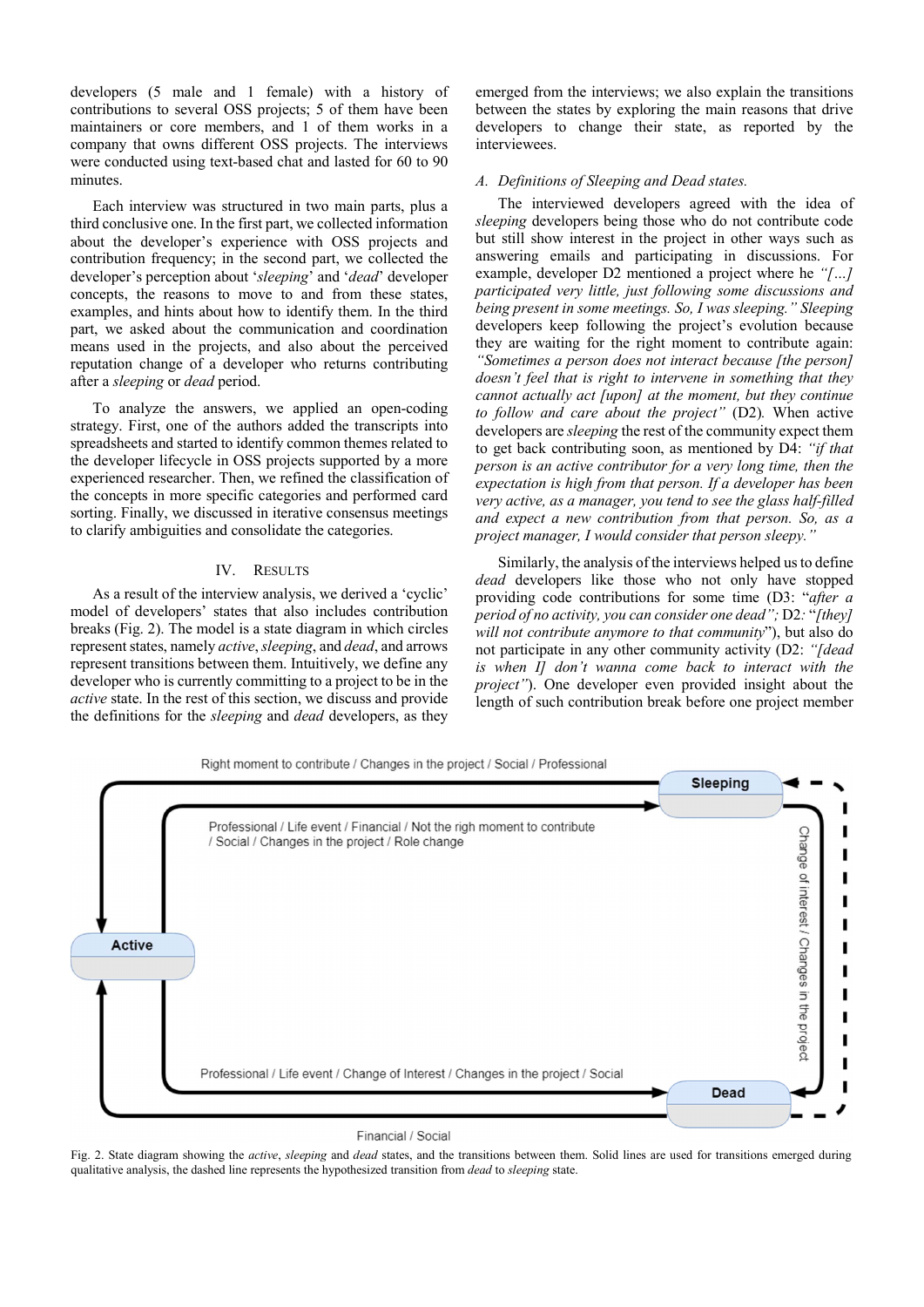# can be considered *dead*: *"absolute inactivity in the last year (considering all the activities of the project)"* (D3)*.*

In addition to understanding the meaning of *sleeping*, we also investigated the reasons (or triggers) that make the developers transition from one state to another, which are reported in the following subsections.

# *B. Reasons for going to sleep*

The interviewees mentioned diverse reasons as for why developers go in the *sleeping* status: *"I can say that I am sleeping if I have some external problem that takes my availability (as other work) or humor to contribute (personal problem) or when I had some trouble with a community member, but as soon as possible I want to come back.*" (D2). We analyzed all the reasons provided during our interviews. and further categorized them into personal and project (or community-related) reasons. We synthesize all the reasons that emerged from the interviews in TABLE I.

## *1) Personal reasons*

Since several OSS developers are volunteers or work parttime on OSS, we understand that developers' attention may be taken from other professional priorities: *"It is more common [to go sleeping] when the developer is not paid to contribute to that software when it is developed in free time"* (D5)*.* For example, a student who contributes to an OSS project may be overwhelmed by academic activities, especially during the exams period. One example is something that happened with D4: *"I am currently inactive due to my exams […] I mailed to the community that I have not been active for that, and once they know my exams are over, they will expect some commit."* Even someone who works in a different context may be forced to focus on something different than the project: *"I think the sleeping is when the developers are busy for something with more priority level"* (D5).

Usually, a personal life event is enough to take the developers' attention. As D5 mentioned: *"It is common to see developers saying in mailing lists 'hello people, I will be off for some months because I am a father now/I am on vacations/I am sick'*." Sometimes, volunteer developers need to dedicate more time to the work for financial problems: *"I have friends that are sleeping for financial issues"* (D2). It often happens that students contribute in some projects for the Google Summer of Code (GSoC), but they go *sleeping* for the

school period and come back the following summer. One of the interviewees who takes care of the contributions of his students in OSS said: *"I have a lot of experience with sleeping developers because I participated in the GSoC and typically you have some students who are very active in participating during the summer, and then during the school they are too busy with the school work and they don't really have time to continue with the project […] sometimes they come back the next summer to work on the same project […]. I think it is quite frequent to have these sleeping developers that are just coming back in the summer because the GSoC only pays to work on summer"* (D6).

# *2) Project-related reasons*

On the other side, some factors are directly related to the project and bring developers to take a break from contributing. Often, it is not the right moment for developers to give their contribution as mentioned by D2: *"Sometimes a person does not interact because [the person] doesn't feel that is right to intervene in something that they cannot actually act at the moment, but they continue to follow and care about the project in silence."* For example, there may be other stakeholders taking care of the project: *"We got some funding, and my colleague decided for a strategy of contracting 'internships' He was responsible for managing the internship of the moment. So, I participated very little, just following some discussions and being present in some meetings. I was sleeping"* (D1).

Sometimes, the social behavior of the community behind the project makes the difference. Being reactive and giving feedback may help new developers to feel welcomed in the community and give more frequent contributions [35], [36]. Ignoring contributions may drive developers away, as happened to D3: *"I now consider myself a sleeping developer […] After sending at least a 60 of commits in various PRs and not yet having received a reply, I preferred temporarily not to pour out more extra time in the project."* It is also important to develop a sense of community that helps people working better together, avoiding personal problems. D2, for example, although interested in the project, mentioned that *"I'm sleeping in [project] […] I can say that I have some disagreements with the community. But I like to develop and improve the software. I have friends that are sleeping for the same reason*."

| Category       | <b>Main Reason</b>                 | <b>Examples</b>                                                     |
|----------------|------------------------------------|---------------------------------------------------------------------|
| Personal       | Professional                       | Courses for students; exams                                         |
|                | Life event                         | Death; Child birth; Sickness                                        |
|                | Financial                          | GSoC; need time to work                                             |
|                | Change of interest                 | Lack of interest; Migration                                         |
| <b>Project</b> | Not the right moment to contribute | Does not feel responsible; Delivered feature;<br>Others taking over |
|                | Social                             | Problems between members; not receiving<br>feedback                 |
|                | Changes in the project             | Technical; organization (governance)                                |
|                | Role change                        | Becoming a project manager                                          |

TABLE I. REASONS TO STOP CONTRIBUTING TO A PROJECT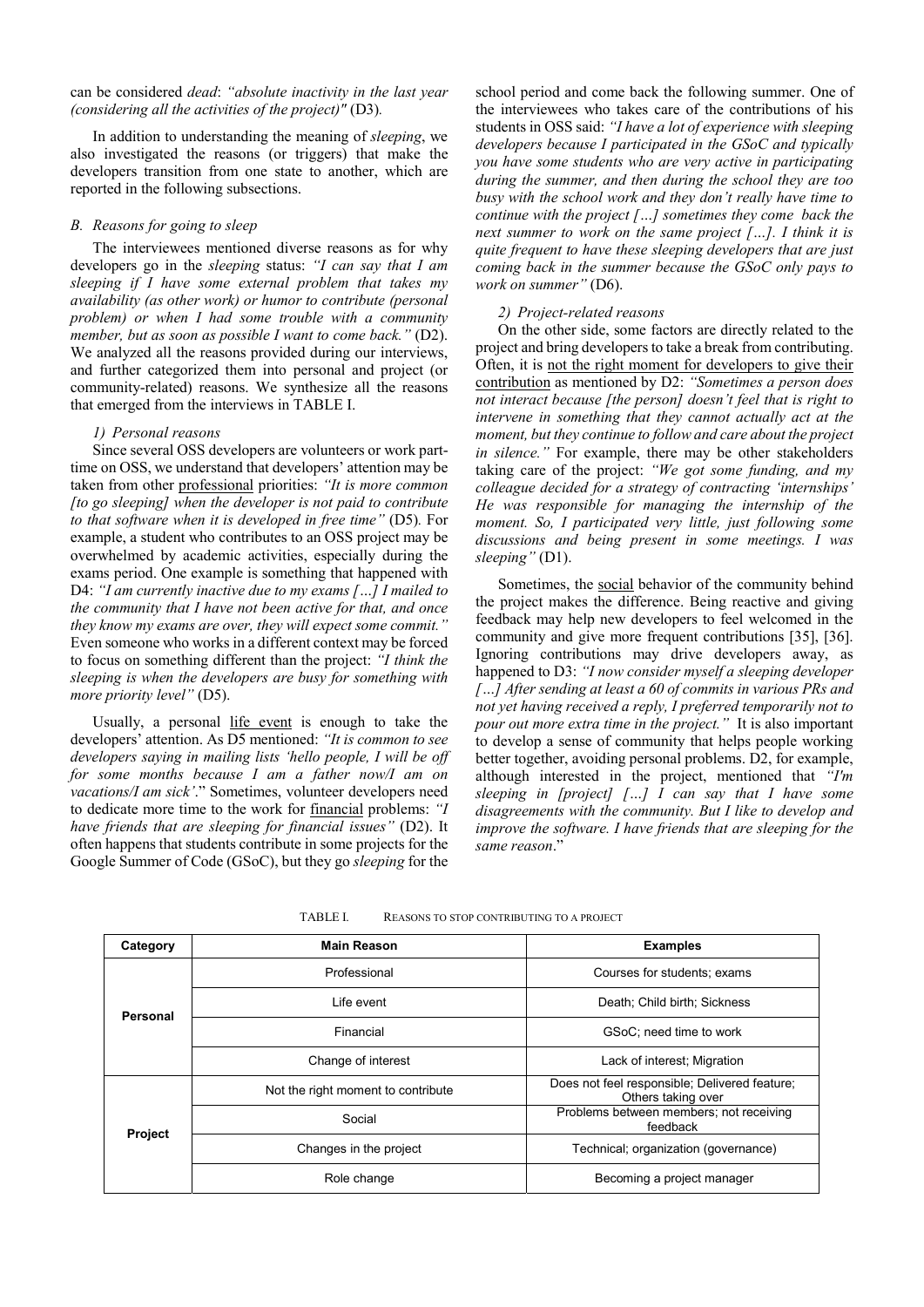Moreover, even if necessary for the evolution of the project, big changes in the project may find developers not prepared to face them and drive them to take a break to adapt and reconsider their work strategies: *"I'm sleeping in [project] because I like the project and the community and wanna come back, but I think I need more time to understand the current architecture, build my development environment and probably I will need to improve my technical skills."* (D2).

Finally, a simple change of role of a developer may be lead to a break from contributing code. When developers get the role of maintainer, they may initially be more focused on very different tasks than giving code contributions: *"In the beginning I contributed fixing small bugs, doing small changes in the code. After some time, I made big contributions. After that, I started to work more in the management side and mentoring newcomers. Since then I am working more in the management side. When I talk about the management side, I am saying triaging bugs, writing new issues, feature requests, assigning developers to tasks, reviewing changes, and more"* (D5).

## *C. Reasons for awakening*

 The *awakening*, i.e., the return to activity after a *sleeping*  period, usually happens when the motivation for which the developers have stopped their contributions is no longer valid, and they return to commit. A motivation to return may be due to a need, or interest in the project (e.g., fixing a bug, developing a new feature). D3 reported mentioned: *"a person was interested in integrating a feature in [project] initially it was quite active, then for 4-5 months it disappeared and then came back […] the return happened because, from what I understood, his company is interested in using [the project]."*

As we mentioned before, once the *sleeping* developers perceive that their knowledge is required to work an issue, they wake up: *"my contribution was expected at some point. And we had a problem too hard for the internships to solve... none of them were able to resolve it, so I woke up to solve this problem. I solved. And I came back to sleep"* (D1). If *sleeping* developers do not realize that the community needs their support, maintainers may ask them to help: *"I think if someone wakes me up, I will return contributing"* (D2).

When developers are *sleeping* because they disagree with changes in the project (governance strategies) or they have some social concerns (conflicts with community members), they would be driven to contribute again by some changes in the community or in the project governance. This was mentioned by D2: *"If I see some changes in the community decisions, or if I need to work indirectly, I would return contributing*."

# *D. Reasons for dying*

Dying is the transition to the *dead* state with no more contributions to a project. The developers provided during their interviews similar reasons as those reported for going to *sleep*. In this case, most of the reasons are personal.

One interesting finding is that, sometimes, the *sleeping status* is a temporary condition before developers' death. If developers do not contribute for a long time, they may slowly lose interest in the project and slow down their activities until they lose the awareness and the knowledge on the project (D3:

*"if the project is very active, the knowledge of the developer quickly disappears"*).

#### *1) Personal reasons*

Professional-related factors may also drive developers to leave the project: *"A colleague who left the company was very active in a couple of side-projects (not exactly related to the company), but it's been quite a while since he's not working there, I suppose it's due to the change of job and the consequent lack of time" (D3*). There are some cases when students are contributing and leave the projects because they had been asked to contribute as part of a course. When the course comes to an end, they do not continue contributing – *"we do not expect students to help after finishing the course […]" (D1)* – or after they graduate and get a job *"they graduate, they get a job, and they are not using to stay in the software anymore, so they don't contribute anymore. That's another dead developer" (D1*).

Among the personal reasons, we also found critical life events that usually drastically change the lifestyle of developers. D1, for example, mentioned one developer who *"[…] helped me in our software. It was a lot of work. Now, I do not expect he help (unless I ask about specific topics), he got a child now*." D5 mentioned sad events *"when something critical happens […], like death itself*."

The main and most generic reason that an interviewee gave us as for leaving is the loss of any interest in the project: *"The dead mode happens when the developer finds something more interesting to work and leaves the development of previous software"* (D5).

#### *2) Project-related reasons*

Some developers are only interested in a feature or a specific issue, and they will not contribute again: *"it often happens that someone opens an issue and is only interested in that issue"* (D3). Sometimes, arguments with the governance model may drive a developer to decide to leave permanently, as reported by D3: *"another case of dead developer is me in [project]. For lack of time and the management of the project […] I no longer contributed"*). Finally, one common reason to leave a community is the lack of ties and commitment due to the lack of communication (D1: *"In the case of [project] we have 5 main contributors along the history. One of them is very shy and do not communicate too much. He helped a little for some time and stopped contributing"*).

#### *E. Reasons for resurrection*

 The *resurrection* from the death seems to be a good metaphor because it is an unexpected event. The interviewed developers mostly did not find good reasons for developers to return to the project once they are *dead*, neither they found an example in their experience: *"In my experience, I don't think there are resurrecting developers. If they decide to move on, they don't really come back"* (D6). If a *resurrection* happens, it is due to a strong motivation, i.e., money or being pushed by something stronger than the decision to leave. D5, for example, mentioned that "*[someone would return] from the dead mode, maybe just if the developer is hired to work on that."*

Sometimes, strong social ties with project members influence the developer choice and trigger a *resurrection*. D1 mentioned a personal case: *"I got an issue that I thought he*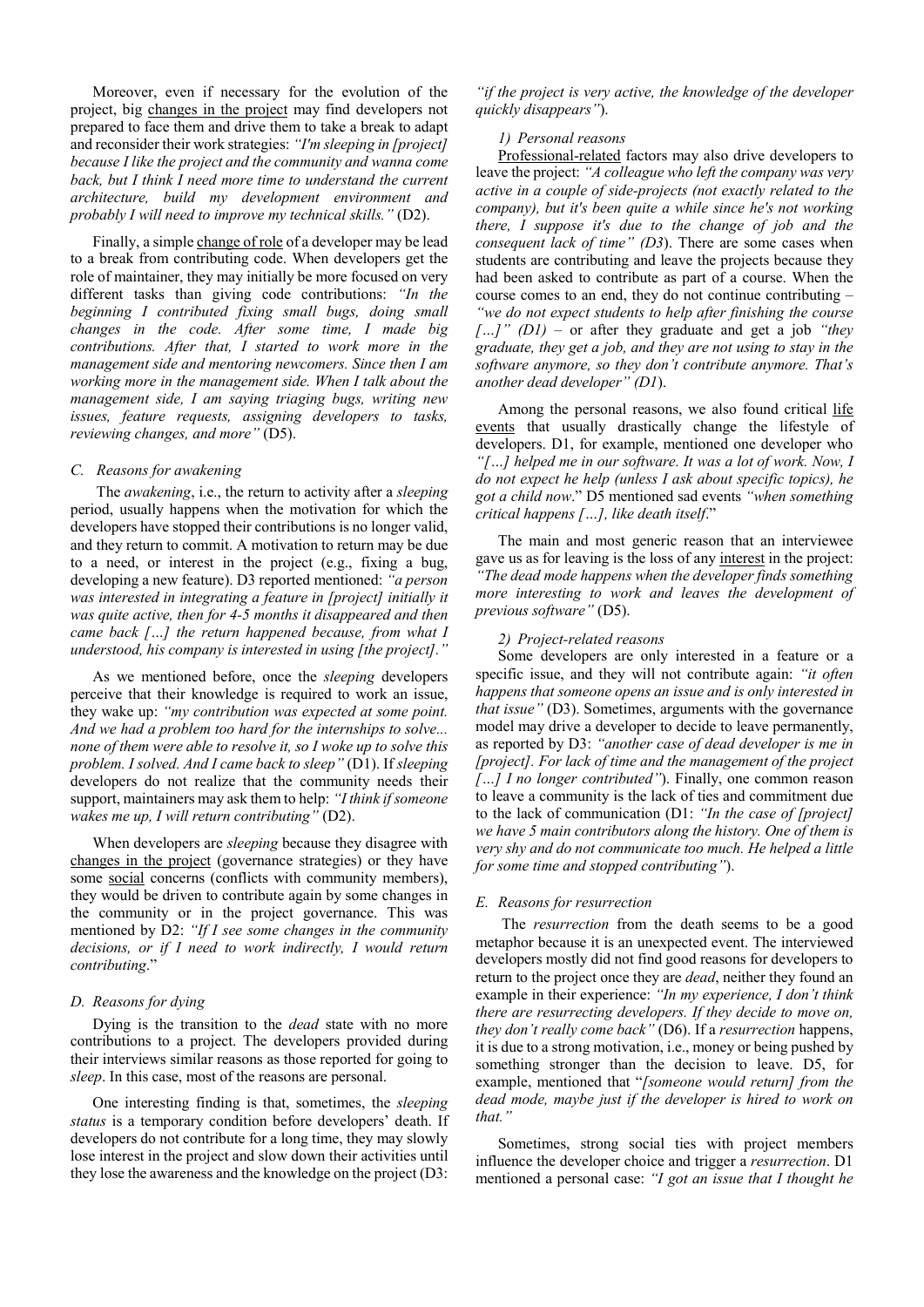*could help so I asked him, and he helped. So, he is the kind of dead contributor that can be resurrected if summoned by me. […] He helped again because I detected an opportunity where his skills could suit, and I asked for help. It's the kind of appeal: 'I know you have more skills than others in this subject, so we need your help.'"*

# *F. Signals*

During our analysis, we could also identify signals (or signs) to determine in which state a developer is. These signals came up when we followed up the questions about sleeping and *dead* states, asking the interviewees to give us hints that may help to identify developers going into sleeping or *dead* states. The goal of investigating these signals is to have proxies to identify if developers are going to *sleep*, *die*, *wake*  up, or *resurrect*.

We observed that most of the signals are external to the working platform, as they are received via email and private messages: *"their [developers'] interest for the project is a signal. Whenever there is an exam, I mailed to the community that I am not been active for that"* (D4). However, we noticed few signals that may help understanding if the community is going to lose a developer. For example, some interviewees stated that signals indicating that developers are *going to sleep* could be a drastic reduction of the commit rhythm, as stated by D3: *"[Their] frequency of development is decreasing and turns inconstant;" "sleeping: drastically reduced activity (<20% of the usual activity) in the last 2 months."*

It is more challenging to define signals indicating that developers are *dying***,** especially because this may happen suddenly and without any warning. However, there are cases of external events mentioned by the interviewees, which anticipate that someone is about to leave the community. For example, when a course that requires a contribution to OSS projects ends, one can anticipate that many students are going to leave the project, probably forever, as mentioned by D1: *"we do not expect students to help after finishing the course."*

Lack of communication is another signal that the project is losing that developer: *"When the frequency of posts decreased and after some years there is no news coming from that developer, it is a strong signal he is now in dead mode"*  (D5). In other cases, the developers explicitly warn the community about their intention to leave: *"In mailing lists, it is common to see developers talking publicly about his departure of some project..."* (D5). In this case, it would be easier for the maintainers to plan and, if necessary, replace that developer.

We also identified some signals to help understanding if a developer may be *waking up* or even *resurrecting*. Usually, sleeping developers make the community aware of their return by communicating that they will take care of an issue in the issue tracker. Regarding *dead* developers, since they have been away for a long period and did not participate in any community activity, they give signals of their return by reconnecting to the community via communication channels, for example, *"a comment in an issue, a post in a forum… I would say activities that do not take long"* (D3)*.* D5 reinforced that *"maybe when someone starts to talk again about the project, maybe in some e-mail, or some review..." Dead* developers also need to understand if changes to the project governance happened and adapt their behavior to the new rules. In other words, signals indicate that a *dead* developer becomes a *sleeping* developer before definitively *waking up*.

# V. DISCUSSION

Based on the analysis of the interviews, it was possible to preliminarily define the *sleeping* and *dead* states and the reasons why developers move to and from them. Our results also bring insights and potential discussion on research avenues that need to be further explored.

**How common is this phenomenon?** Given that our interviewees acknowledged the existence of the states we are investigating, it becomes interesting to further the understanding of the transitions to these states to avoid deaths and maintain OSS communities in good health. Thus, exploratory questions aiming to characterize these phenomena become important, such as:

- How common are the transitions to *sleeping* and *dead* states?
- How common are *awakenings* and *resurrections*?

**How to identify sleeping and dead developers.** To answer the previous questions, it is necessary to objectively define dead and sleeping states concerning their inactivity period. The first challenge is to decide between fixed and variable thresholds. Although fixed thresholds make the identification easier, we believe that a variable approach should be more appropriate. We advocate that developers have different contribution rhythms, and therefore their absence may be felt after different periods. For example, while an active developer who contributes every day would be considered *sleeping* after one week and *dead* in two months, another who contributes every ten days would be considered *sleeping* after the same two months. The challenge is, then:

How to have a fair way to identify people in these states, considering different developers' behaviors?

Also, to distinguish *sleeping* and *dead* states, one key element identified was that *sleeping* developers still show interest in the project, (i.e., show some 'vital signs'). As stated by D2, *"[…] this status is a union of factors."* Therefore, it is necessary to investigate these signals of activity in an OSS project environment. Accordingly, we asked interviewees which communication and coordination tools they use, other than mailing lists and issue trackers, and they mentioned blogs, wikis, IRC channels, and even Slack and Telegram (D3: *"Slack and Phabricator";* D4: *"IRC channel for monthly meetings";* D5: *"Blog posts on Planet […] Some communities use IRC too, or other chat platform like Telegram."*). With these tools, some signals are visible to the community (e.g., answering questions, reviewing code, and following issues) but others are not (e.g., reading issues and mailing list messages, and communicating privately with some members). Thus, another challenge related to the identification of *sleeping* developers is uncovering the potential ways to find their 'vital signs,' i.e.:

Are there ways to identify both visible and invisible signals by analyzing data from issue trackers, mailing lists, and forums?

**Predicting death.** Also related to signals, as presented in Section IV.F, we could identify some of them (e.g., lack of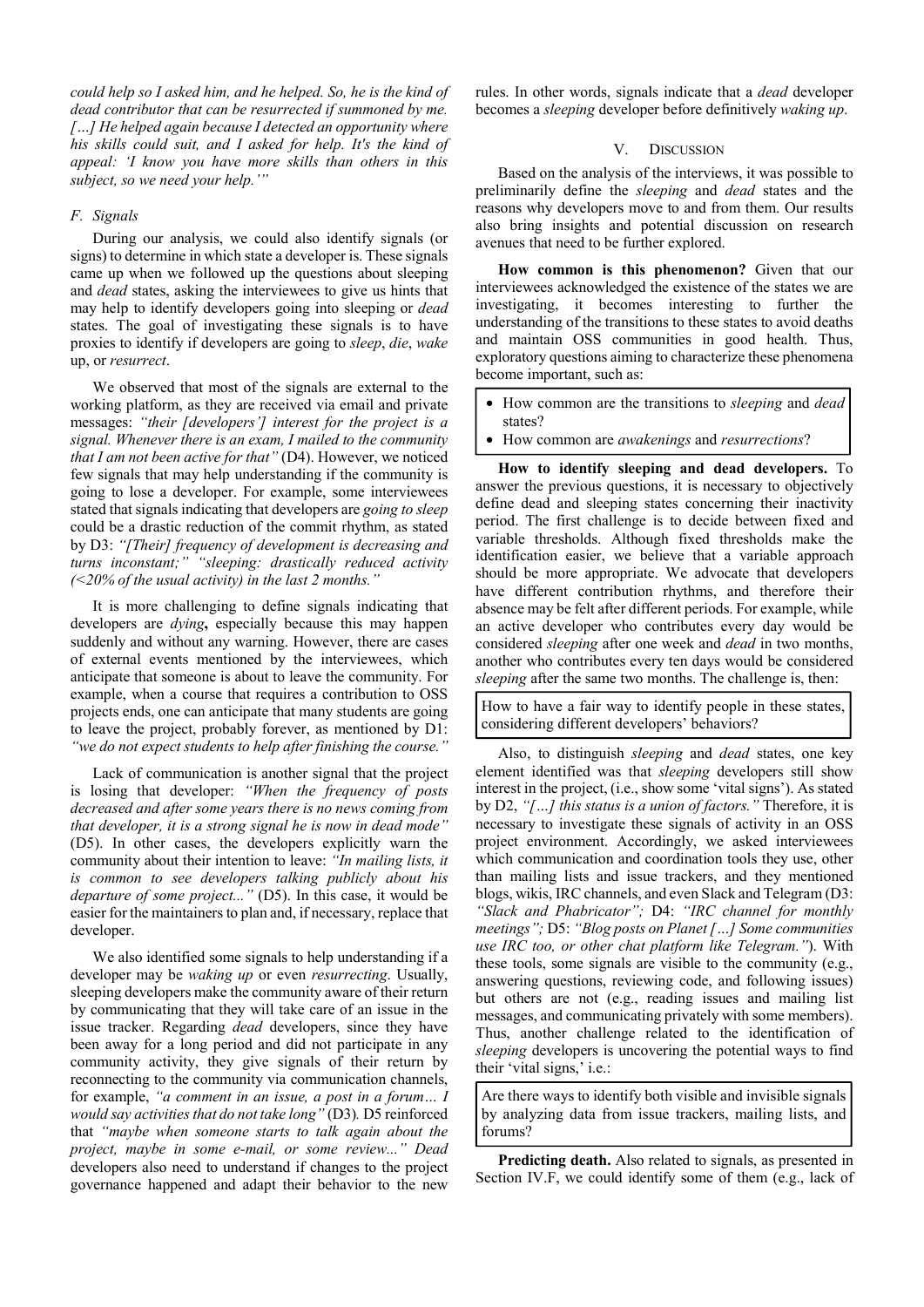communication or explicit warnings for the community) related to the transitions to the *dead* state. Thus, by anticipating these transitions, it may be possible to prevent developers from *dying*. However, it is not clear whether the signals are good and enough indicators, as reported by D2: *"I think is hard to say that someone is dead because [they] didn't interact to the project, but I agree that the time size can be a good factor."* Thus, it is important to understand

Which signals would be good predictors that developers are going to *sleep* or *die*?

**Death and turnover: good or bad?** Although researchers see turnover as a threat to the sustainability of projects [15], [20], one of our interviewees said that it might instead bring freshness: *"It is good to keep [old] developers, but the new ones bring energy and new things to the project. [On the other hand] old developers, in general, are very resistant to changes, while new developers can break all the software just to try new things."* (D5) As such, it would be interesting to understand when turnover/death is a good thing.

Moreover, we found that some maintainers are more likely to leverage turnover rather than try to call back developers who left, whereas others are more likely to try *resurrecting* developers. Therefore, a couple of questions are raised:

- What is the best balance between turnover and retention?
- In what cases one is preferable to the other?

Since one of the reasons to go to *sleep* is that developers think it is not the right moment to contribute because someone else is taking over, the number of developers that can take care of issues in the project may be relevant – *"If someone is inactive, then anyone who has knowledge do their work. Because its open source anyone can contribute" (D4).* Hence, another interesting question is:

How does the size of the project influence the likelihood of the transitions to the *sleeping* and *dead* states?

**Is it hard to resurrect?** During the absence of some developers, projects continues to grow and may undergo several changes. For example, the active and core members may have changed, the architecture may have undergone substantial refactoring, or even the organizational/governance structure may be different. All these facts can make it harder for someone who was outside for an extended period to onboard again. Thus, an interesting research avenue is answering the following question:

What challenges do *dead* developers face when they want to return *active* in a project?

A related aspect would be to better understand the changes in developers' reputation during the dead period and the effect of their reputation on the *resurrection* process.

**Sleeping as a transition to death.** From our results, it is possible to observe that the reasons to *die* or to *sleep* have a large intersection (e.g., professional-related, life events, social-related). From these preliminary interviews, given a reason, it was not possible to understand what would make the transition be to *dead* or *sleeping* state. Besides, this same observation can make one think about *sleeping* as a transitional state to the *death* and makes us raise the following question:

Is the *death* of a developer preceded by a *sleeping* period?

This is an interesting topic to investigate to make communities aware of potential deaths, so they may come up with ways to awake people who may *die*.

#### VI. CONCLUSION

In this paper, we explored the phenomenon of developers becoming inactive or abandoning the projects. We believe that this topic is important and deserves further investigation since the developers' transition to the *sleeping* and *dead* states may affect the health of OSS communities. By defining these states and identifying reasons that lead developers to move to them, we aim to open the discussion about the topic. The preliminary evidence and questions suggest the necessity of further research, which may ultimately benefit OSS communities.

# ACKNOWLEDGMENT

We are grateful to the software developers who attended the interview, including Filipe Saraiva, Toby Dylan Hocking, Gourav Sardana, Valerio Cosentino, and others who preferred to remain anonymous.

This work is partially funded by project "Creative Cultural Collaboration" (C3), under the Apulian INNONETWORK programme, Italy, CNPq (Grant #430642/2016-4), and FAPESP (Grant #2015/24527-3).

#### **REFERENCES**

- [1] J. A. Schumpeter and R. Opie, "The theory of economic development; an inquiry into profits, capital, credit, interest, and the business cycle,". Harvard University Press, 1934.
- [2] B. Fitzgerald, "The Transformation of Open Source Software," *MIS Q.*, vol. 30, no. 3, pp. 587–598, 2006.
- [3] K. Crowston and J. Howison, "Assessing the health of open source communities," *Computer (Long. Beach. Calif).*, vol. 39, no. 5, pp. 89– 91, May 2006.
- [4] G. J. P. Link and M. Germonprez, "Assessing Open Source Project Health Twenty-fourth Americas Conference on Information Systems," 2018.
- [5] G. von Krogh, S. Spaeth, and K. R. Lakhani, "Community, joining, and specialization in open source software innovation: a case study, *Res. Policy*, vol. 32, no. 7, pp. 1217–1241, Jul. 2003.
- [6] I. Steinmacher, M. A. Graciotto Silva, M. A. Gerosa, and D. F. Redmiles, "A systematic literature review on the barriers faced by newcomers to open source software projects," *Inf. Softw. Technol.*, vol. 59, no. C, pp. 67–85, Mar. 2015.
- [7] Q. Hong, S. Kim, S. C. Cheung, and C. Bird, "Understanding a developer social network and its evolution," in *2011 27th IEEE International Conference on Software Maintenance (ICSM)*, 2011, pp. 323–332.
- [8] N. Ducheneaut, "Socialization in an Open Source Software Community: A Socio-Technical Analysis," *Comput. Support. Coop. Work*, vol. 14, no. 4, pp. 323–368, Aug. 2005.
- [9] M. Zhou and A. Mockus, "What Make Long Term Contributors: Willingness and Opportunity in OSS Community," in *Proceedings of the 34th International Conference on Software Engineering*, 2012, pp. 518–528.
- [10] F. Ricca and A. Marchetto, "Are Heroes common in FLOSS projects?," in *Proceedings of the 2010 ACM-IEEE International Symposium on Empirical Software Engineering and Measurement - ESEM '10*, 2010, p. 1.